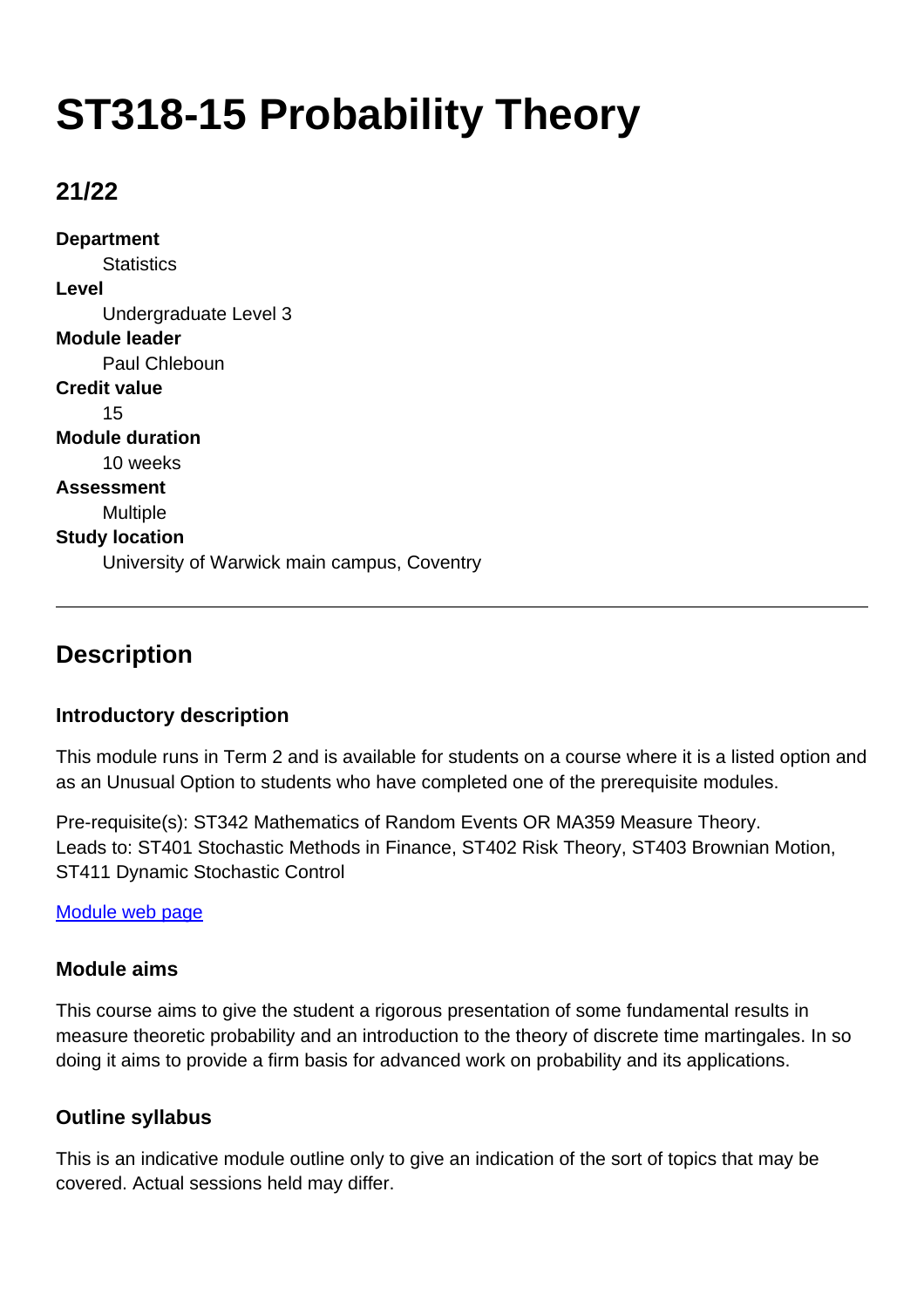- Independence and zero-one laws
- Modes of convergence for sequences of random variables
- Limit theorems: law of large numbers (LLN) and central limit theorems (CLT)
- Conditioning and discrete time martingales

#### **Learning outcomes**

By the end of the module, students should be able to:

- understand the different modes of convergence for sequences of random and the relationship between these different modes;
- state and prove the Central Limit Theorem via the method of characteristic functions and understand how this result can be applied;
- understand some basic results on discrete -time martingales, including the martingale convergence theorem and optional stopping theorem, and show how these results can be used to obtain various characteristics of simple random walks.
- understand the ideas relating to independence and zero-one laws and be able to apply these ideas in simple contexts;

#### **Indicative reading list**

[View reading list on Talis Aspire](http://readinglists.warwick.ac.uk/modules/st318.html)

|  | <b>Subject specific skills</b> |  |
|--|--------------------------------|--|
|  |                                |  |

TBC

#### **Transferable skills**

TBC

# **Study**

# **Study time**

| <b>Type</b>      | <b>Required</b>             |
|------------------|-----------------------------|
| Lectures         | 30 sessions of 1 hour (20%) |
| <b>Tutorials</b> | 5 sessions of 1 hour (3%)   |
| Private study    | 115 hours (77%)             |
| Total            | 150 hours                   |

**Optional** 2 sessions of 1 hour

#### **Private study description**

Weekly revision of lecture notes and materials, wider reading, practice exercises and preparing for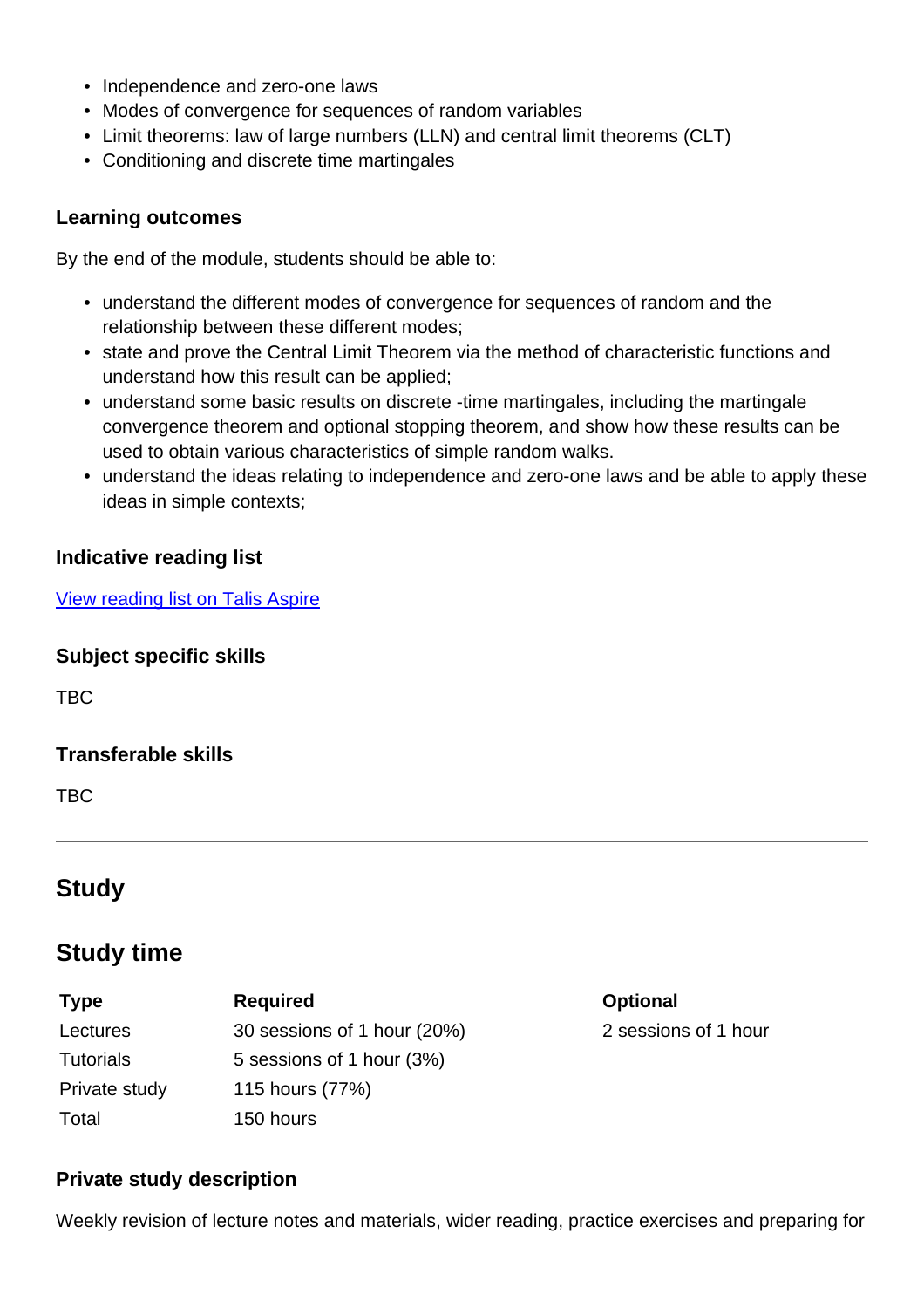| examination. |
|--------------|
|--------------|

# **Costs**

No further costs have been identified for this module.

# **Assessment**

You do not need to pass all assessment components to pass the module.

Students can register for this module without taking any assessment.

### **Assessment group B2**

|                                                                                                                                        | Weighting | <b>Study time</b> |  |  |  |
|----------------------------------------------------------------------------------------------------------------------------------------|-----------|-------------------|--|--|--|
| On-campus Examination                                                                                                                  | 100%      |                   |  |  |  |
| The examination paper will contain four questions, of which the best marks of THREE questions<br>will be used to calculate your grade. |           |                   |  |  |  |
| ~Platforms - Moodle                                                                                                                    |           |                   |  |  |  |
| • Answerbook Pink (12 page)<br>• Students may use a calculator                                                                         |           |                   |  |  |  |

### **Assessment group R1**

**Weighting Study time** On-campus Examination - Resit 100%

The examination paper will contain four questions, of which the best marks of THREE questions will be used to calculate your grade.

~Platforms - Moodle

- Answerbook Pink (12 page)
- Students may use a calculator

#### **Feedback on assessment**

Solutions and cohort level feedback will be provided for the examination.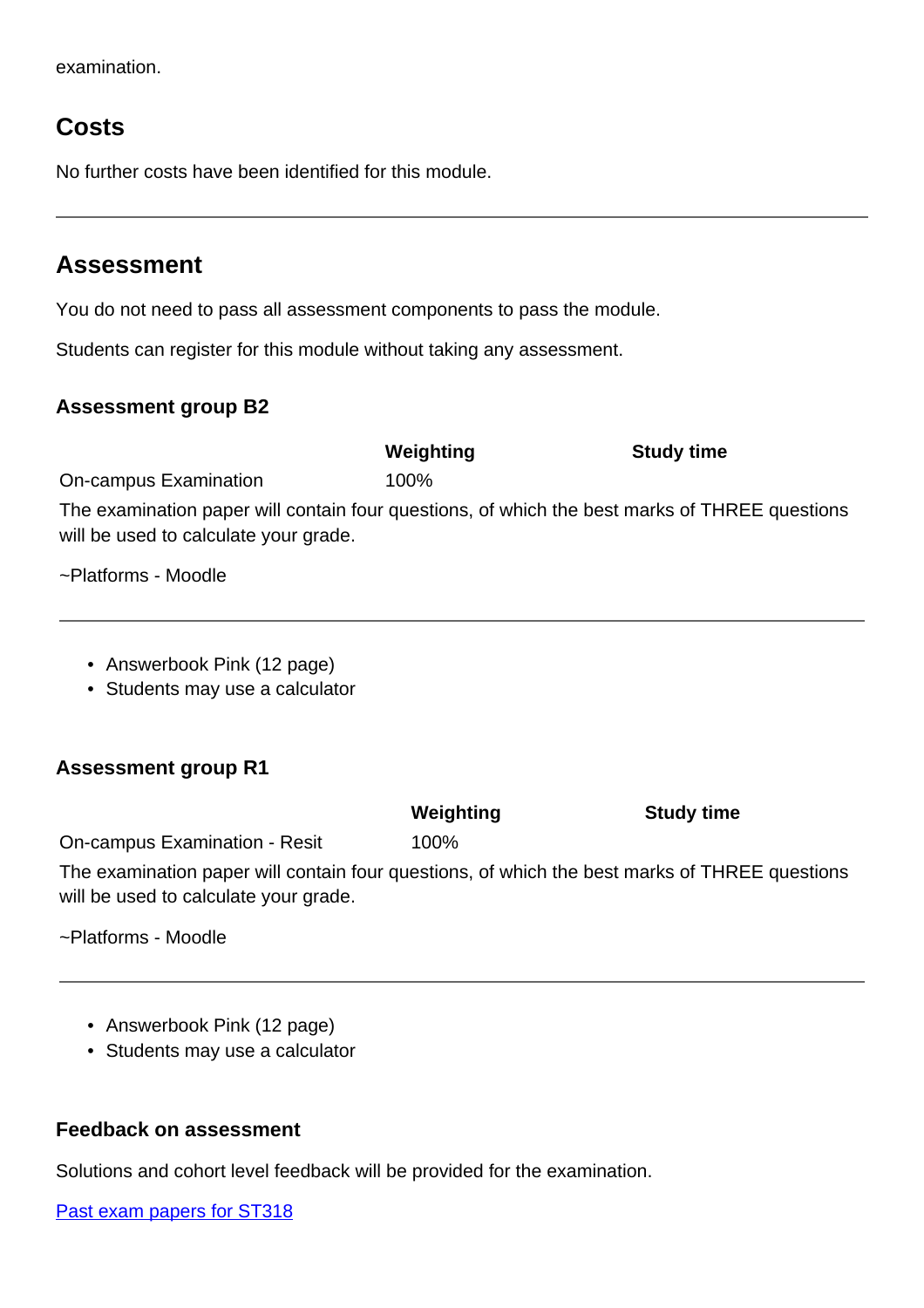# **Availability**

# **Courses**

This module is Core for:

- USTA-G300 Undergraduate Master of Mathematics,Operational Research,Statistics and **Economics** 
	- Year 3 of G30A Master of Maths, Op.Res, Stats & Economics (Actuarial and Financial Mathematics Stream)
	- Year 3 of G30D Master of Maths, Op.Res, Stats & Economics (Statistics with Mathematics Stream)
- USTA-G301 Undergraduate Master of Mathematics,Operational Research,Statistics and Economics (with Intercalated
	- Year 3 of G30E Master of Maths, Op.Res, Stats & Economics (Actuarial and Financial Mathematics Stream) Int
	- Year 3 of G30H Master of Maths, Op.Res, Stats & Economics (Statistics with Mathematics Stream)
	- Year 4 of G30E Master of Maths, Op.Res, Stats & Economics (Actuarial and Financial Mathematics Stream) Int
	- Year 4 of G30H Master of Maths, Op.Res, Stats & Economics (Statistics with Mathematics Stream)

This module is Optional for:

- Year 3 of UCSA-G4G1 Undergraduate Discrete Mathematics
- Year 3 of UCSA-G4G3 Undergraduate Discrete Mathematics
- Year 4 of UCSA-G4G2 Undergraduate Discrete Mathematics with Intercalated Year
- USTA-G300 Undergraduate Master of Mathematics,Operational Research,Statistics and **Economics** 
	- Year 3 of G300 Mathematics, Operational Research, Statistics and Economics
	- Year 4 of G300 Mathematics, Operational Research, Statistics and Economics

This module is Core option list A for:

• Year 3 of USTA-G1G3 Undergraduate Mathematics and Statistics (BSc MMathStat)

This module is Option list A for:

- UMAA-G105 Undergraduate Master of Mathematics (with Intercalated Year)
	- Year 3 of G105 Mathematics (MMath) with Intercalated Year
	- Year 5 of G105 Mathematics (MMath) with Intercalated Year
- Year 3 of UMAA-G100 Undergraduate Mathematics (BSc)
- UMAA-G103 Undergraduate Mathematics (MMath) •
	- Year 3 of G103 Mathematics (MMath)
	- Year 4 of G103 Mathematics (MMath)